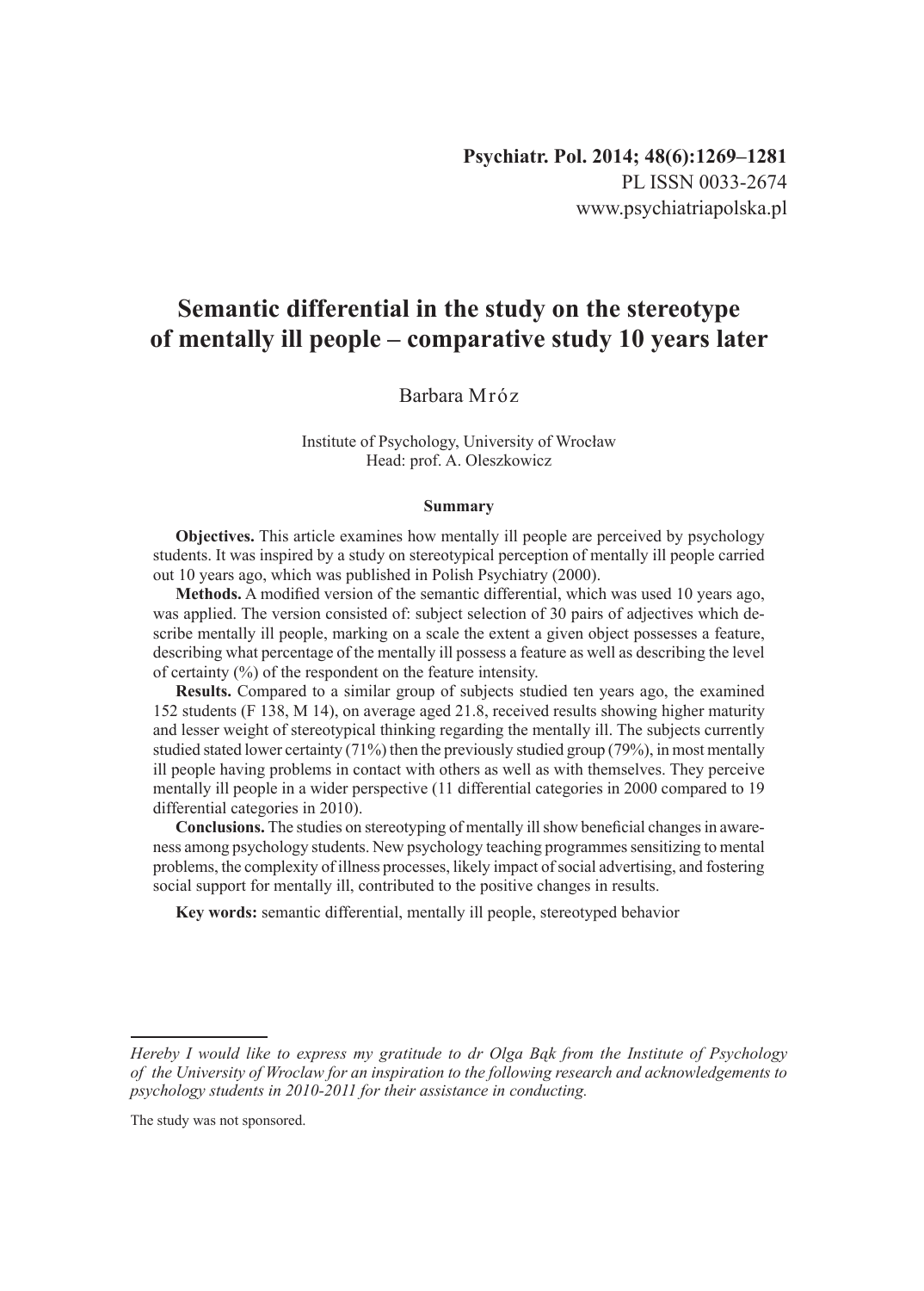## **Introduction**

Studying stereotypes is an interesting occupation not only for theoretical reasons; practice also shows that we take part in a dynamic phenomenon that is subject to many determinants. This is why it is so important to study stereotypes at different time intervals. Stereotype (from the greek language: *stereos* – "firm, solid", *typos* – "template, imprint") is a construct consisting of three components: cognitive (usually simplified), emotional and behavioural one. It includes some false beliefs regarding different phenomena, including social, professional and clinical group phenomena. Therefore, it seems justifiable to observe the mode in which a stereotype may develop, change and diminish.

In psychology, the meaning and credibility of longitudinal studies as well as those in which a phenomenon is studied at regular time intervals are stressed more and more often. This method is particularly important in the case of stereotypes and their patterns. Guided by the premises mentioned above and inspired by the previous study on the stereotyping of the mentally ill carried out by Olga Bąk [1], the author decided to deal with the issue again and apply the modified semantic differential for a similar group as it was done previously.

The distinguished american researcher Elliot Aronson claims that a stereotype can be accepted by a person through their own observations or by acquiring the views of other people (most often important ones, such as parents, teachers, and other influential individuals, etc.). Sometimes it results from emotional processes experienced by the person [2, 3]. If strong emotions, such as aggression, rejection, excitement or euphoria accompany important events, they are strengthened in this way, contributing to the formation of certain thoughts, evaluations, patterns or superstitions. Stereotypes can be negative, neutral or positive, although negative ideas are encountered most often, and these are most often researched. An essential characteristic of stereotyping is their social context, a collective conviction of a specific group. Therefore, its role in psychological research is fundamental.

Generalization or strictly speaking – overgeneralization coming from one's beliefs, is the next characteristic feature of the phenomenon discussed. Stereotyping is a false and insufficiently justified collective conviction, related to a certain group of people, usually insensitive to argumentation. In Bąk's research on stereotypical ideas concerning mentally ill people it occurred that a certain collective perception carries signs of common opinions. The psychology students researched accentuated mainly two aspects of an ill person's portrait: characteristics conditioning one's own difficulty in possible contact with an ill person as well as characteristics connected to physical expansion of ill people [1].

S. Sontag writes that tuberculosis was frequently given a sentimental dimension, i.e. it was reputed to lead to identity reinforcement. Can we draw a parallel between myths about tuberculosis and the stereotypical perception of mental disturbances? The circle of 19th-century researchers with C. Lombroso in the lead seems to be one of the first sources of such stereotypes. Sontag wrote that judgement hidden in the assessment of a mental illness may have considerable social consequences. It is indeed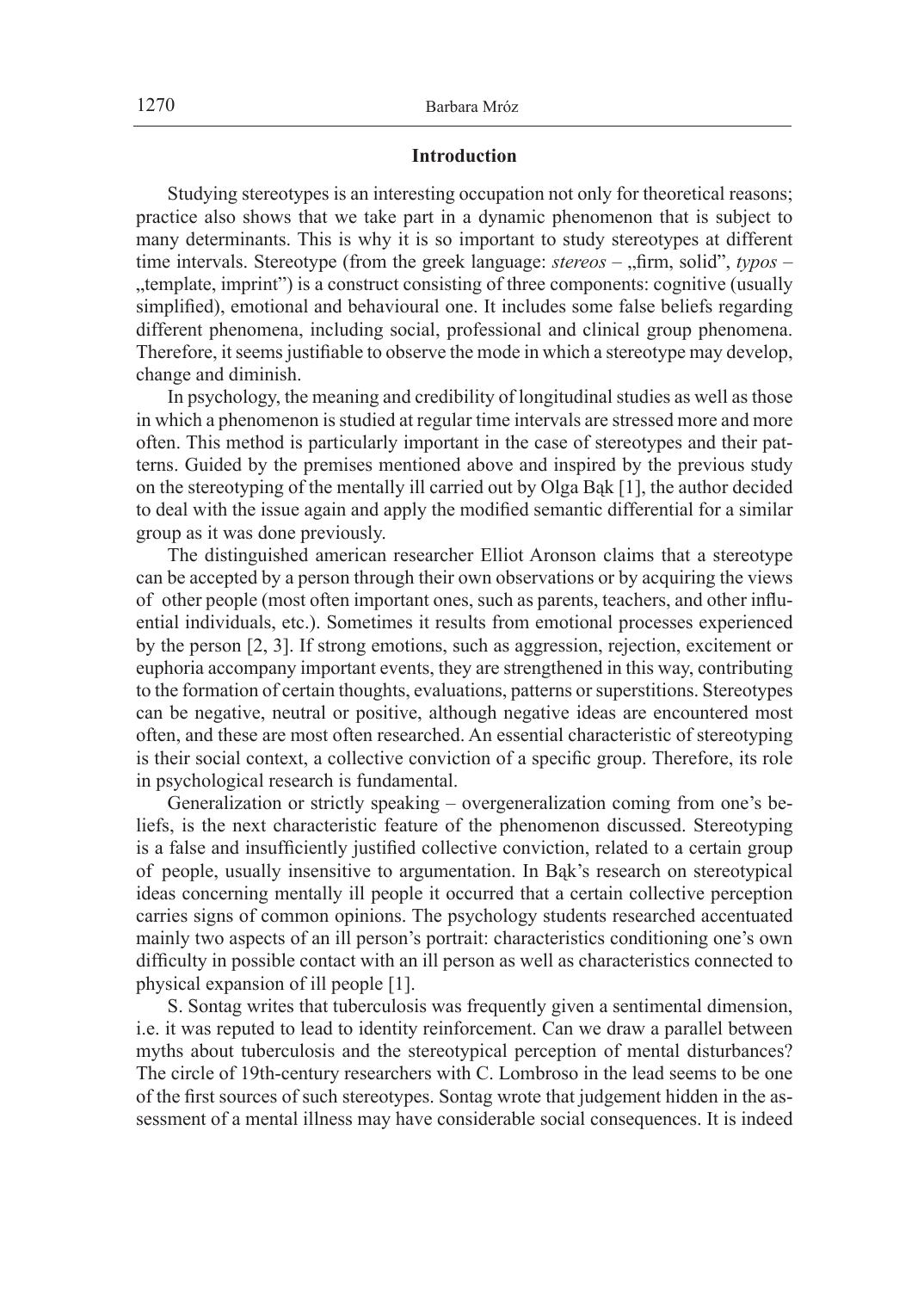so and therefore we should make more effort to monitor social views, including views on mental illnesses and on attempts made to change them [4].

Humans have a spontaneous inclination to create stereotypes and all human ideas about the surrounding world are subject to such communication simplification. Stereotypes are often based on incomplete knowledge and false convictions, strengthened by tradition, are seldom subject to change, and even more seldom subject to rejection [3, 5]. Numerous researchers still searched for a "grain of truth" in stereotypes; the term "stereotype accuracy" was even formulated. When facts contradicting a stereotype appear, people tend to treat it as an exception ("the exception proves the rule") or tend to create subcategories without altering the basic category [6-8].

Interesting studies regarding stereotypical perception of mentally ill people, which were carried out in the same year as this study, included 796 subjects in seven countries: Croatia, Israel, Lithuania, Malta, Romania and Sweden. It turned out that ill people's self-stigmatization can be comparable and correlates with the degree of stereotypical perception of psychiatric patients by the social environment. In a given country, the stronger the belief of patients regarding helplessness with respect to their illness and the lower their self-assessment, the higher the percentage of society that perceived the mental illness in a more stereotypical way. Research of social environment yielded similar results irrespective of the country of origin: the higher the biological age of the subjects and at the same time the lower their educational and social and professional status, the higher the tendency to stereotypical thinking with regard to the mentally ill. Christin Krajewski, Genz Burazeri, and Helmut Brand emphasize that mentally ill people struggle against their own attitude towards the illness as well as with stereotypical perceptions of them by the surrounding environment, which constitutes an additional burden in the struggle against disorders [8].

# **Material**

Research using the modified version of the semantic differential was conducted, like in the study from 10 years ago, on a group of psychology students. At that time, 149 subjects participated, including 102 females and 36 males. Their average age was 21.5. In 2010, the same study comprised 152 subjects, of which 138 were females and 14 males. Their average age was 21.8. All the individuals studied agreed to participate in the study.

#### **Method**

Semantic differential and its modification were described in detail by Bąk [1] in her first study in 2000. It is worthwhile to remember that above all it serves the cognitive and evaluative aspect of stereotyping. Subjects had at their disposal 30 pairs of adjectives with the use of which they described the researched phenomenon. Differential modification consisted in selecting pairs – out of all the pairs provided – that qualified as descriptors of mentally ill people (the subjects were free to select any number of scales); following the selection of pairs of adjectives, the subject had the task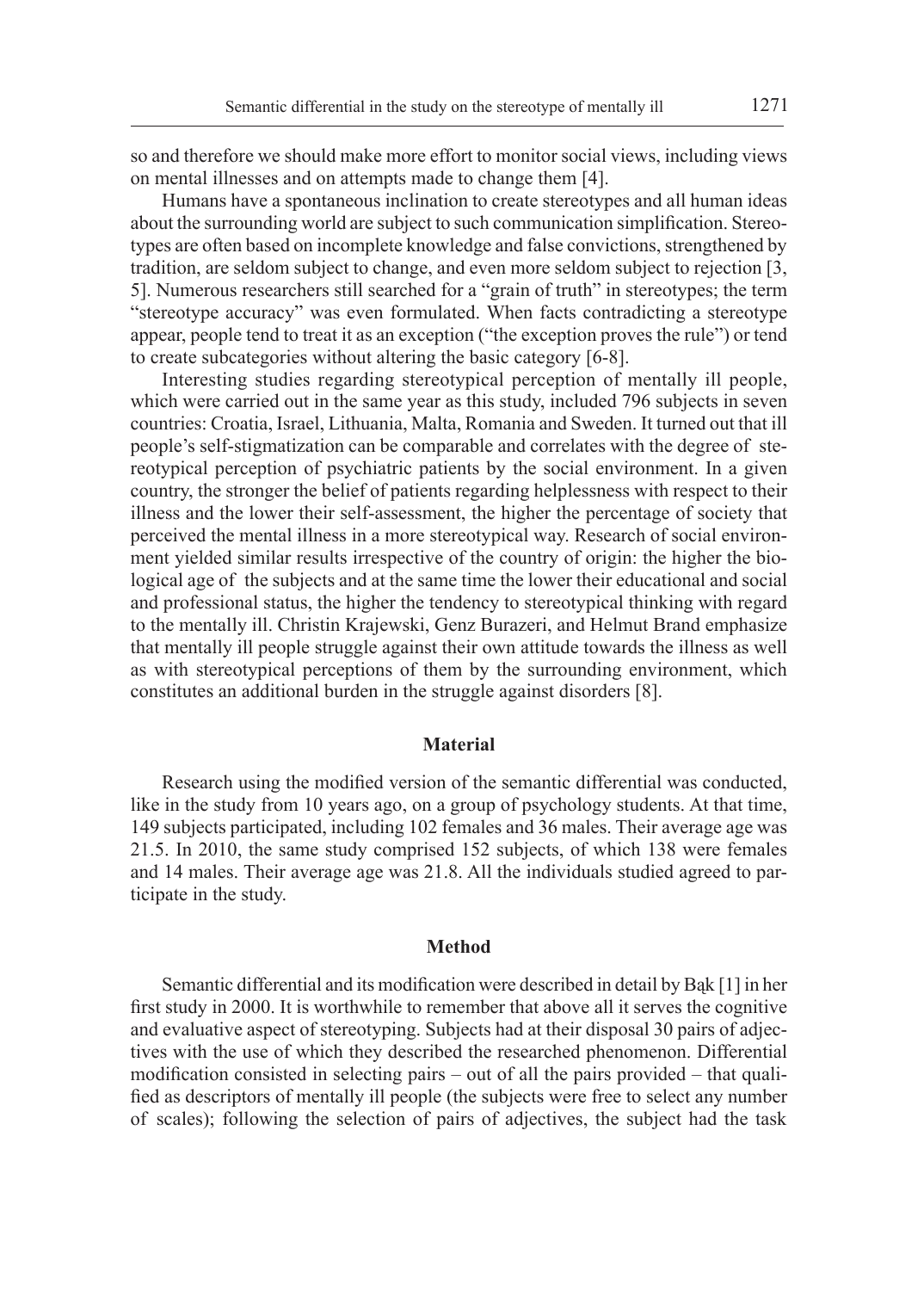of marking a '+' next to the adjective in a pair that according to the subject is positive, and a '-' next to a negatively associated adjective; marking on a scale to what degree a given object has a given feature; describing what percentage of mentally ill people possess this feature as well as describing the level of certainty (%) of one's own opinion on the intensity of the feature. In this way, modified semantic differential studies the social and evaluative character of stereotyping as well as simplification of view, overgeneralization and rigidity of perception.

## **Results**

In order to present differences clearly in the results obtained in year 2000 and 2010, the results of the studies are presented below in an orderly way: first, the results obtained in 2000 are shown in tables, and then the results of the study conducted in 2010.

A social character of stereotypical perception of the mentally ill was proved in Bąk's paper 10 years ago [1]. Some attributes of an image of a mentally ill person were confirmed by most subjects. Almost 80% of them acknowledged that mentally ill people were unpredictable, lost, difficult to understand, sensitive, withdrawn, unaware, uncontrollable, excitable, threatening, aggressive and violent. Both previous and current results are presented in Table 1 below.

Table 1. **Number of pairs of adjectives selected by subjects (respondents were divided into three groups in [%]). Comparative studies of 2000 and 2010.**

| No. | Percentage<br>of subjects | Results in 2000                     | Results in 2010                     |  |
|-----|---------------------------|-------------------------------------|-------------------------------------|--|
|     |                           | Number of characteristics indicated | Number of characteristics indicated |  |
|     | 60-77%                    |                                     | 12                                  |  |
|     | 59-20%                    | 15                                  | 18                                  |  |
|     | do 19%                    |                                     |                                     |  |

Source: Bąk, 2000 and the author's own research

Just on the basis of percentage of characteristic indicators it can be seen that changes occurred for all categories. It was also checked which pairs of characteristics are selected by most subjects during an analysis of the content scope of mentally ill person's stereotyping. It turned out that in 2000 the subjects most often chose the following terms out of 30 pairs of adjectives: unpredictable–predictable (77%), threatening–safe  $(69\%)$ , excitable–well-balanced  $(66\%)$ ; withdrawn–open  $(64\%)$ ; lost–organized  $(64\%)$ ; aggressive–gentle (63%); unaware–aware (61%).

On the other hand, in 2010, at least 60% of subjects chose far more pairs of the following adjectives (percentage of their certainty was also higher): unpredictable–predictable (77%), threatening–safe (70%), excitable–well-balanced (63%); withdrawn–open (73%); lost–organized (77%); aggressive–gentle (74%); unaware–aware (63%)*.*

*The following additional pairs of adjectives also appeared, which were indicated by at least 50 % of the subjects: tense–relaxed (67%), easily understood–hardly understood (63%), gullible–suspicious (63%), violent–calm (60%), self-possessed–uncontrollable*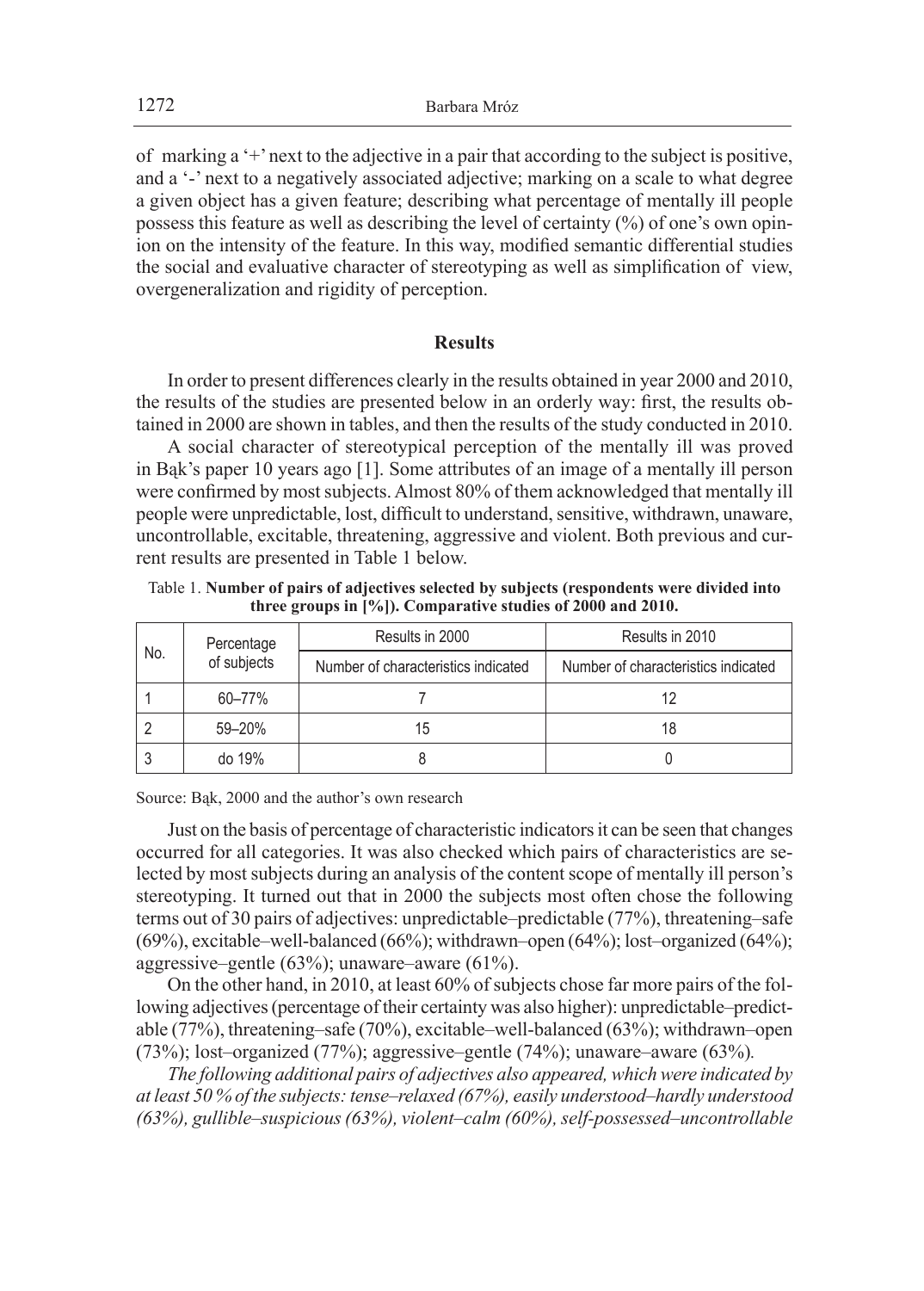*(53%), sensitive–insensitive (53%), active–passive (53%), helpless–resourceful (53%), uncritical–critical (53%), irresponsible –responsible (50%), carefree–anxious (50%).*

During an analysis of a mentally ill person's portrait, the author decided to compare the same pairs of adjectives as the ones 10 years ago. The results of the average values of evaluations on a five-degree scale are presented in Table 2 below.

| No.            | Pair of characteristics                | Mean value on a scale<br>of evaluations 2000* | Mean value on a scale<br>of evaluations 2010* | What is a mentally<br>ill person like? |
|----------------|----------------------------------------|-----------------------------------------------|-----------------------------------------------|----------------------------------------|
| $\mathbf{1}$   | violent-calm                           | 2.4                                           | 2.5                                           | violent                                |
| $\overline{2}$ | excitable-well-balanced                | 1.9                                           | 2.4                                           | excitable                              |
| 3              | withdrawn-open                         | 1.8                                           | 2.4                                           | withdrawn                              |
| 4              | aggressive-gentle                      | 2.7                                           | 2.8                                           | aggressive                             |
| 5              | self-possessed-uncon-<br>trollable     | 4.1                                           | 2.9                                           | self-possessed                         |
| 6              | unpredictable-predictable              | 1.8                                           | 2.5                                           | unpredictable                          |
| $\overline{7}$ | lost-organized                         | 1.7                                           | 2.2                                           | lost                                   |
| 8              | unaware-aware                          | 2.1                                           | 3.2                                           | aware                                  |
| 9              | easily understood-hardly<br>understood | 4.2                                           | 3.8                                           | hardly understood                      |
| 10             | threatening-safe                       | 2.4                                           | 2.6                                           | threatening                            |
| 11             | sensitive-insensitive                  | 1.7                                           | 2.8                                           | sensitive                              |
| 12             | gullible-suspicious                    |                                               | 4.2                                           | suspicious                             |
| 13             | trustful-distrustful                   |                                               | 4.0                                           | distrustful                            |
| 14             | helpless-resourceful                   |                                               | 2.8                                           | helpless                               |
| 15             | uncritical-critical                    |                                               | 2.9                                           | uncritical                             |
| 16             | carefree-anxious                       |                                               | 3.9                                           | anxious                                |
| 17             | active-passive                         |                                               | 3.3                                           | passive                                |
| 18             | tense-relaxed                          |                                               | 2.3                                           | tense                                  |
| 19             | irresponsible-responsible              |                                               | 2.6                                           | irresponsible                          |
| 20             | independent-dependent                  |                                               | 3.2                                           | dependent                              |

Table 2. **What is a mentally ill person like? (based on the mean value of evaluations on a scale) The last column of Table 2 includes the characteristic indicated. Comparative studies of 2000 and 2010**

\* Mean values less than 3 indicate an adjective on the left whereas mean values exceeding 3 indicate an adjective on the right end.

Source: Bąk [1] and the author's own research

Changes in the image that people have nowadays of the mentally ill are currently connected to deeper perception of behaviour that is beyond standard functioning.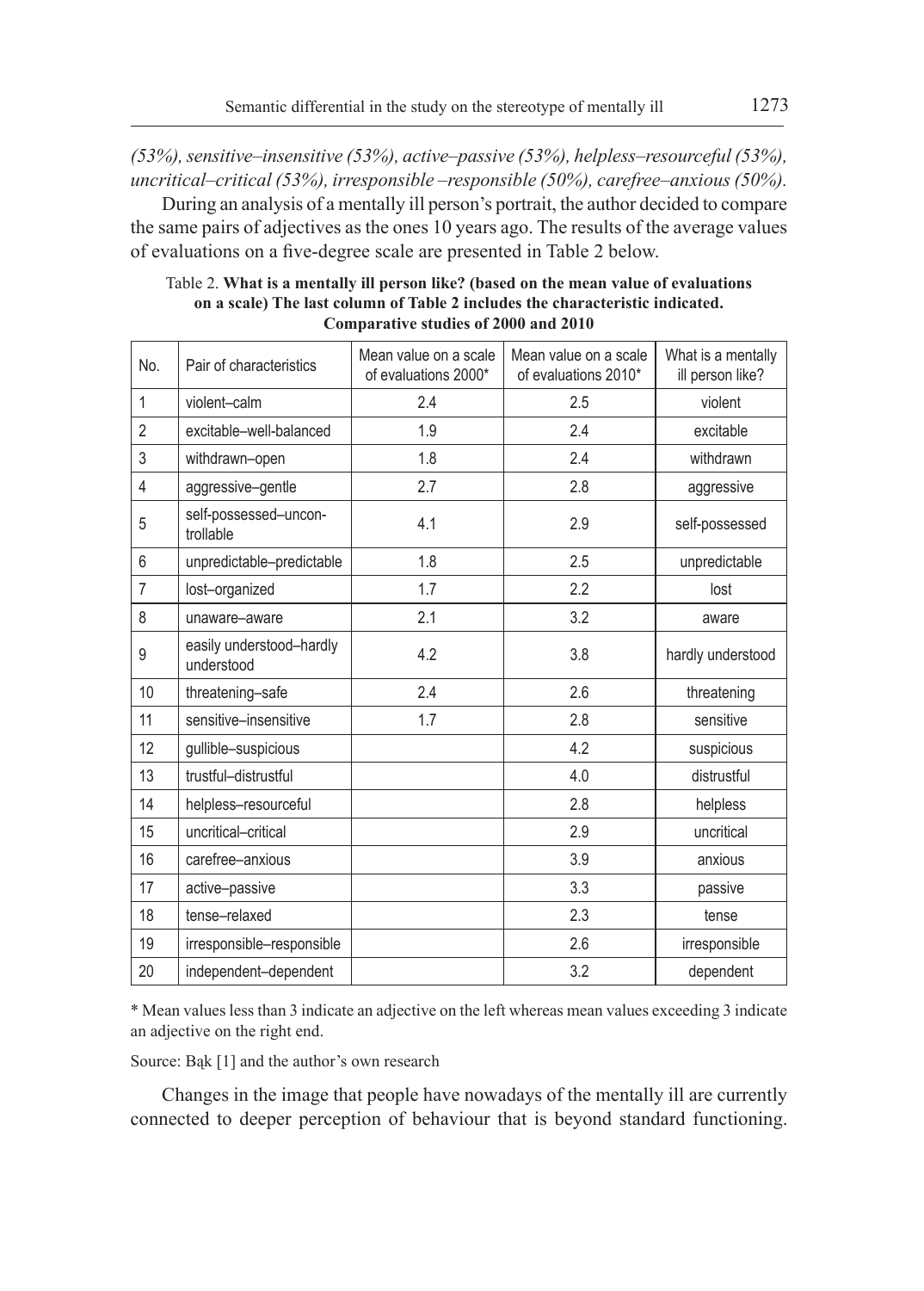The following terms were most noticeable: suspicious, distrustful and anxious. Indeed, knowledge and awareness of the mentally ill's problems seem to be greater than 10 years ago. Also the remaining terms which contribute to an image of a person that requires professional help are richer (passive, dependent, uncritical, irresponsible or tense).

Evaluativeness of stereotyping of a mentally ill person is a proportion of the number of positive evaluations granted by subjects to a given adjectival term to the number of negative evaluations. As in Bąk's study [1], the only pairs taken into account were those indicated by at least 50% of subjects. The results are presented in Table 3.

| Characteristic          | 2000           |                               |                       | 2010           |                               |                       | Positive                      |
|-------------------------|----------------|-------------------------------|-----------------------|----------------|-------------------------------|-----------------------|-------------------------------|
| indicated most<br>often | $\ddot{}$      | Characteristic Characteristic | Lack of<br>evaluation | $\ddot{}$      | Characteristic Characteristic | Lack of<br>evaluation | vs negative<br>characteristic |
| violent                 | $\overline{4}$ | 76                            | 1                     | 8              | 70                            | 1                     | negative                      |
| excitable               | 8              | 91                            | $\mathbf{0}$          | 6              | 65                            | 3                     | negative                      |
| withdrawn               | 8              | 86                            | $\overline{2}$        | 5              | 90                            | $\overline{2}$        | negative                      |
| aggressive              | 8              | 81                            | 4                     | 9              | 71                            | $\mathbf{0}$          | negative                      |
| uncontrollable          | 3              | 77                            | $\mathbf 0$           | 5              | 60                            | $\overline{2}$        | negative                      |
| unpredictable           | 24             | 91                            | $\mathbf 0$           | $\overline{4}$ | 76                            | $\overline{4}$        | negative                      |
| lost                    | 8              | 85                            | $\overline{2}$        | 5              | 85                            | 3                     | negative                      |
| unaware                 | 8              | 80                            | 3                     | $\overline{4}$ | 80                            | 4                     | negative                      |
| hardly<br>understood    | 12             | 62                            | $\overline{2}$        | 6              | 60                            | $\overline{2}$        | negative                      |
| threatening             | 6              | 94                            | 3                     | $\overline{2}$ | 84                            | 3                     | negative                      |
| sensitive               | 67             | 4                             | 3                     | 45             | $\overline{4}$                | $\overline{4}$        | positive                      |
| irresponsible           |                |                               |                       | 5              | 55                            | 3                     | negative                      |
| dependent               |                |                               |                       | 6              | 65                            | 3                     | negative                      |
| tense                   |                |                               |                       | $\overline{4}$ | 74                            | 3                     | negative                      |
| passive                 |                |                               |                       | 3              | 70                            | $\overline{2}$        | negative                      |
| suspicious              |                |                               |                       | 9              | 36                            | $\overline{7}$        | negative                      |
| distrustful             |                |                               |                       | $\overline{7}$ | 51                            | $\overline{4}$        | negative                      |
| helpless                |                |                               |                       | $\overline{4}$ | 65                            | 3                     | negative                      |
| useless                 |                |                               |                       | 8              | 55                            | 6                     | negative                      |
| anxious                 |                |                               |                       | 8              | 45                            | 6                     | negative                      |

Table 3. **How respondents evaluate the characteristics selected Comparative studies of 2000 and 2010**

Source: Bąk, [1] and the author's own research

These results also yielded interesting results, so much different from those conducted 10 years ago. Apart from the confirmation of the importance of 11 characteristics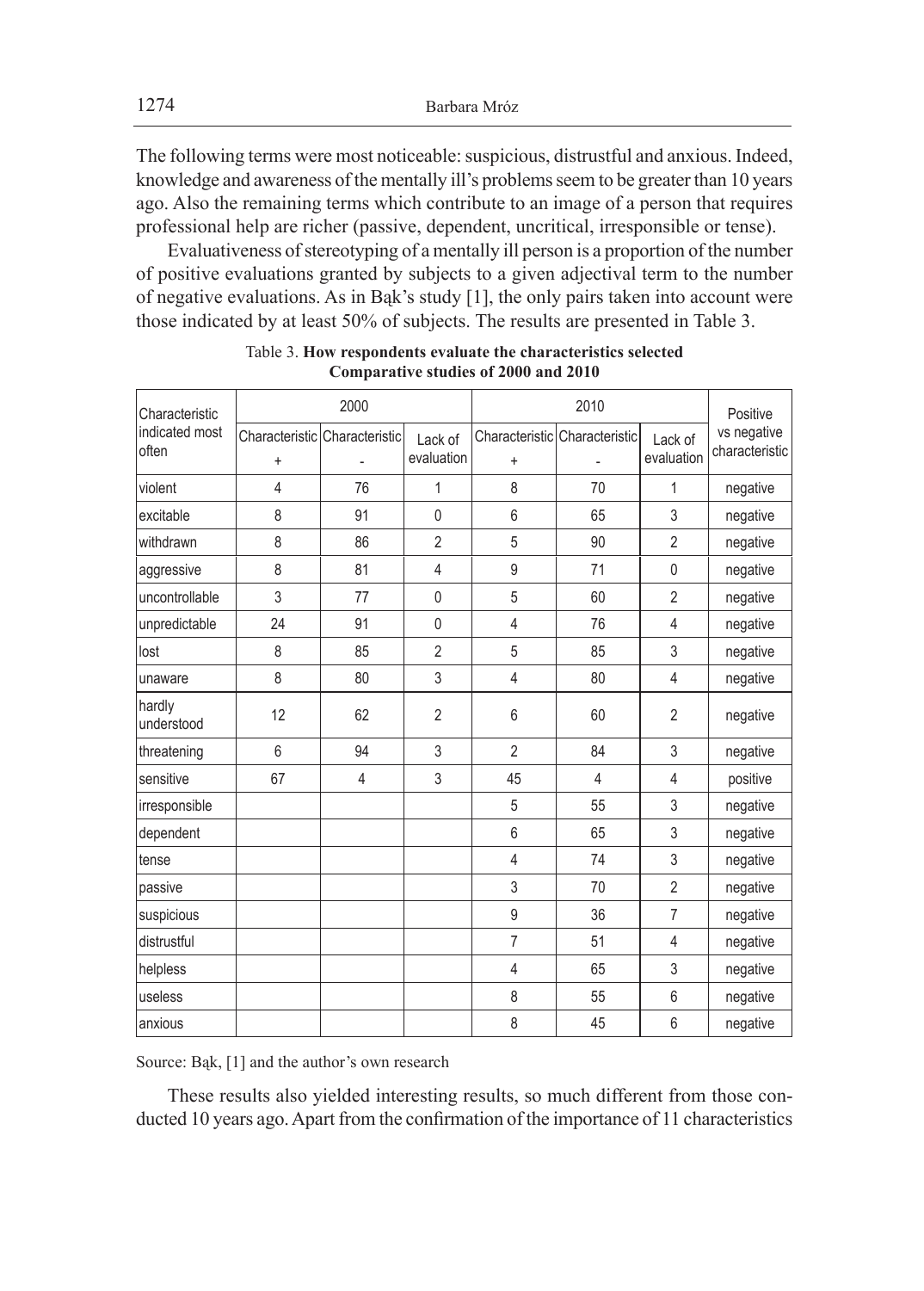indicated most often (100% conformity regarding the type of evaluation: positive *vs* negative characteristic), there are as many as nine characteristics (all negative) which correspond with an image of a person that is dependent, passive, helpless, tense, distrustful, anxious, and irresponsible. Like in the previous study, one characteristic (i.e. sensitivity) proved to be considered a positive one.

It is worth to emphasize that quite a simplified stereotypical image of a mentally ill person was obtained in the study conducted a decade ago. Thus, it is now possible to determine a degree of complexity of a mentally ill person's image by calculating, like 10 years ago, an average number of the adjectives selected (for the whole group as well as separately for women and men). The results are presented in Table 4.

| Subjects in 2000      |                                                  | Subjects in 2010      |                                                  |  |
|-----------------------|--------------------------------------------------|-----------------------|--------------------------------------------------|--|
|                       | Average number<br>of characteristics<br>selected |                       | Average number<br>of characteristics<br>selected |  |
| whole group $N = 149$ | 11.0                                             | whole group $N = 152$ | 12.8                                             |  |
| women $N = 102$       | 10.8                                             | women $N = 138$       | 9.7                                              |  |
| men $N = 36$          | 11.8                                             | men $N = 14$          | 9.5                                              |  |

Table 4. **Average number of the characteristics selected. Comparative studies of 2000 and 2010**

Source: Bąk [1] and author's own research

Subjects selected from 3 to 30 characteristics. Within the scope of an average number of adjectives indicated in 2000, the difference between women and men was statistically insignificant [1], similar to the study conducted after 10 years.

A tendency to assign some attributes to most or all members of a given group is one of typical features of stereotyping [5, 9]. In the study carried out a decade ago, an average percentage of the mentally ill who, according to subjects had a given characteristic, was calculated. After the selection of adjectives by at least 50% of subjects, the results received indicated those attributes of mentally ill people that may pose difficulty or cause helplessness in contact with an ill person. What was surprising in the previous findings was a result of the lack of the respondents' providing characteristics related to physical expansion of the mentally ill. The results of both studies are shown in table 5 below.

Table 5. **Average percentage of mentally ill people who, according to respondents, have a given characteristic. Comparative studies of 2000 and 2010**

|                                                             | Study in 2000                                                     | Study in 2010                                               |                                                                   |  |
|-------------------------------------------------------------|-------------------------------------------------------------------|-------------------------------------------------------------|-------------------------------------------------------------------|--|
| Characteristic selected<br>(based on average<br>evaluation) | Percentage of the<br>mentally ill who have this<br>characteristic | Characteristic selected<br>(based on average<br>evaluation) | Percentage of the<br>mentally ill who have this<br>characteristic |  |
| unpredictable                                               | 80                                                                | unpredictable                                               | 64                                                                |  |
| lost                                                        | 78                                                                | lost                                                        | 59                                                                |  |

*table continued on the next page*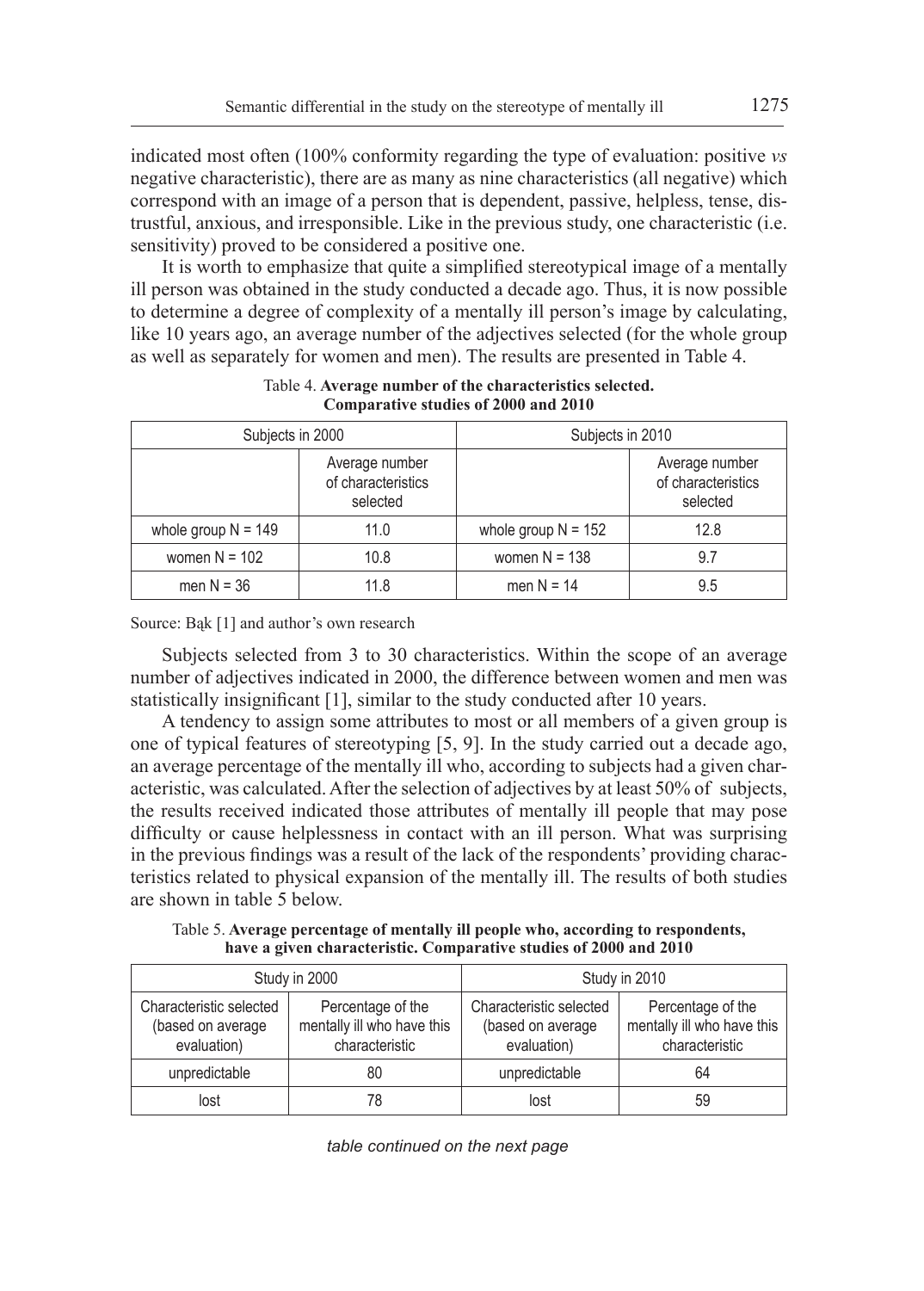| hardly understood | 78 | hardly understood | 62 |
|-------------------|----|-------------------|----|
| sensitive         | 78 | sensitive         | 58 |
| withdrawn         | 77 | withdrawn         | 70 |
| unaware           | 76 | unaware           | 65 |
| uncontrollable    | 73 | uncontrollable    | 57 |
| excitable         | 73 | excitable         | 68 |
| threatening       | 66 | threatening       | 57 |
| aggressive        | 64 | aggressive        | 52 |
| violent           | 64 | violent           | 60 |
|                   |    | tense             | 62 |
|                   |    | passive           | 63 |
|                   |    | irresponsible     | 59 |
|                   |    | dependent         | 69 |
|                   |    | suspicious        | 63 |
|                   |    | distrustful       | 68 |
|                   |    | helpless          | 62 |
|                   |    | uncritical        | 69 |
|                   |    | anxious           | 71 |

Source: Bąk [1] and author's own research

Similar to the previous categories, the result here is different too. Apart from eleven characteristics included by the subjects in the previous study, which were also chosen by the current group, nine new characteristics were added to the previous ones by the present subjects.

While analyzing the last category ,stereotype rigidity, it should be pointed out that it relates to a degree of certainty of the opinions voiced. The higher the subject's certainty about his/her opinion, the greater the stereotype rigidity and thus greater resistance to change [1]. Grounding in one's own opinions constitutes another important characteristic of stereotyping. A decade ago, average certainty calculated for all pairs of characteristics selected by subjects amounted to 80% [1] and in a recent study reported a declining trend up to 71,6%. An average percentage of opinions about the characteristics selected by most respondents was also counted then. The previous and current results are presented in table 6.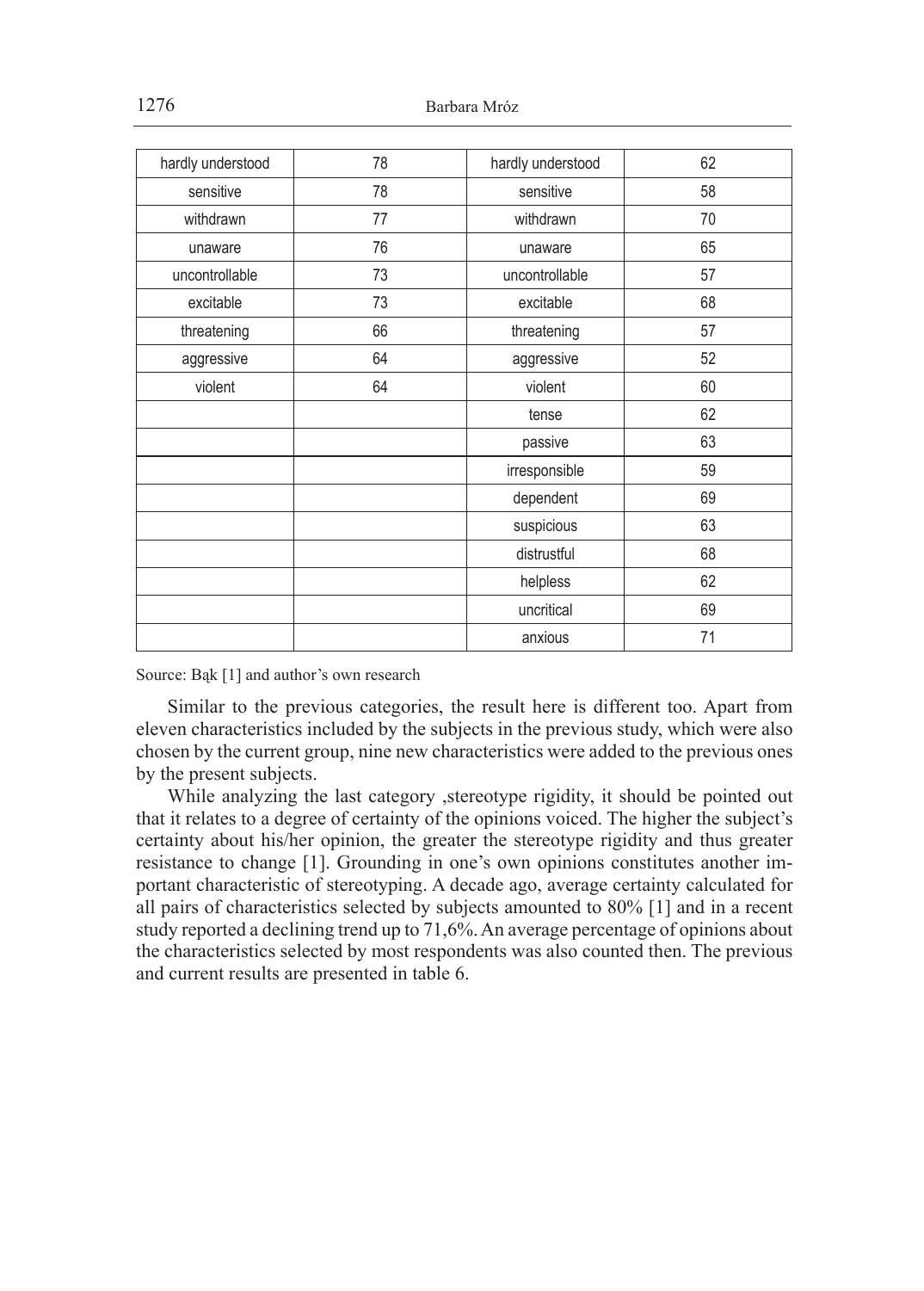|                                          | Study in 2000                                          | Study in 2010                            |                                                        |  |
|------------------------------------------|--------------------------------------------------------|------------------------------------------|--------------------------------------------------------|--|
| Pair of characteristics                  | How much are you<br>certain about your<br>opinion? (%) | Pair of characteristics                  | How much are you<br>certain about your<br>opinion? (%) |  |
| violent-calm                             | 79.0                                                   | violent-calm                             | 73.3                                                   |  |
| excitable-well-balanced                  | 79.0                                                   | excitable-well-balanced                  | 63.9                                                   |  |
| withdrawn - open                         | 81.0                                                   | withdrawn -open                          | 77.9                                                   |  |
| aggressive-gentle                        | 79.0                                                   | aggressive-gentle                        | 73.8                                                   |  |
| self-possessed-uncon-<br>trollable       | 78.5                                                   | self-possessed-uncon-<br>trollable       | 59.0                                                   |  |
| unpredictable<br>- predictable           | 83.0                                                   | unpredictable<br>- predictable           | 72.3                                                   |  |
| lost-organized                           | 80.0                                                   | lost-organized                           | 73.1                                                   |  |
| unaware-aware                            | 77.0                                                   | unaware-aware                            | 66.3                                                   |  |
| easily understood<br>- hardly understood | 82.5                                                   | easily understood<br>- hardly understood | 74.1                                                   |  |
| threatening - safe                       | 76.0                                                   | threatening - safe                       | 76.9                                                   |  |
| sensitive -insensitive                   | 85.0                                                   | sensitive -insensitive                   | 71.2                                                   |  |
|                                          |                                                        | independent<br>- dependent               | 77.5                                                   |  |
|                                          |                                                        | uncritical-critical                      | 74.9                                                   |  |
|                                          |                                                        | carefree -anxious                        | 74.7                                                   |  |
|                                          |                                                        | trustful-distrustful                     | 73.5                                                   |  |
|                                          |                                                        | helpless-resourceful                     | 73.4                                                   |  |
|                                          |                                                        | active-passive                           | 73.1                                                   |  |
|                                          |                                                        | irresponsible<br>- responsible           | 71.3                                                   |  |
|                                          |                                                        | gullible - suspicious                    | 69.2                                                   |  |
|                                          |                                                        | tense - relaxed                          | 64.5                                                   |  |

Table 6. **Average percentage of certainty of opinions about characteristics selected by most subjects (51% minimum). Comparative studies of 2000 and 2010.**

# **Discussion**

The research carried out with the use of the modified semantic differential after 10 years brought new results. Social awareness of psychology students regarding a mental illness broadened as well as an image of a person suffering from mental disorders. Remains to be determined whether the image is sufficiently changed for the benefit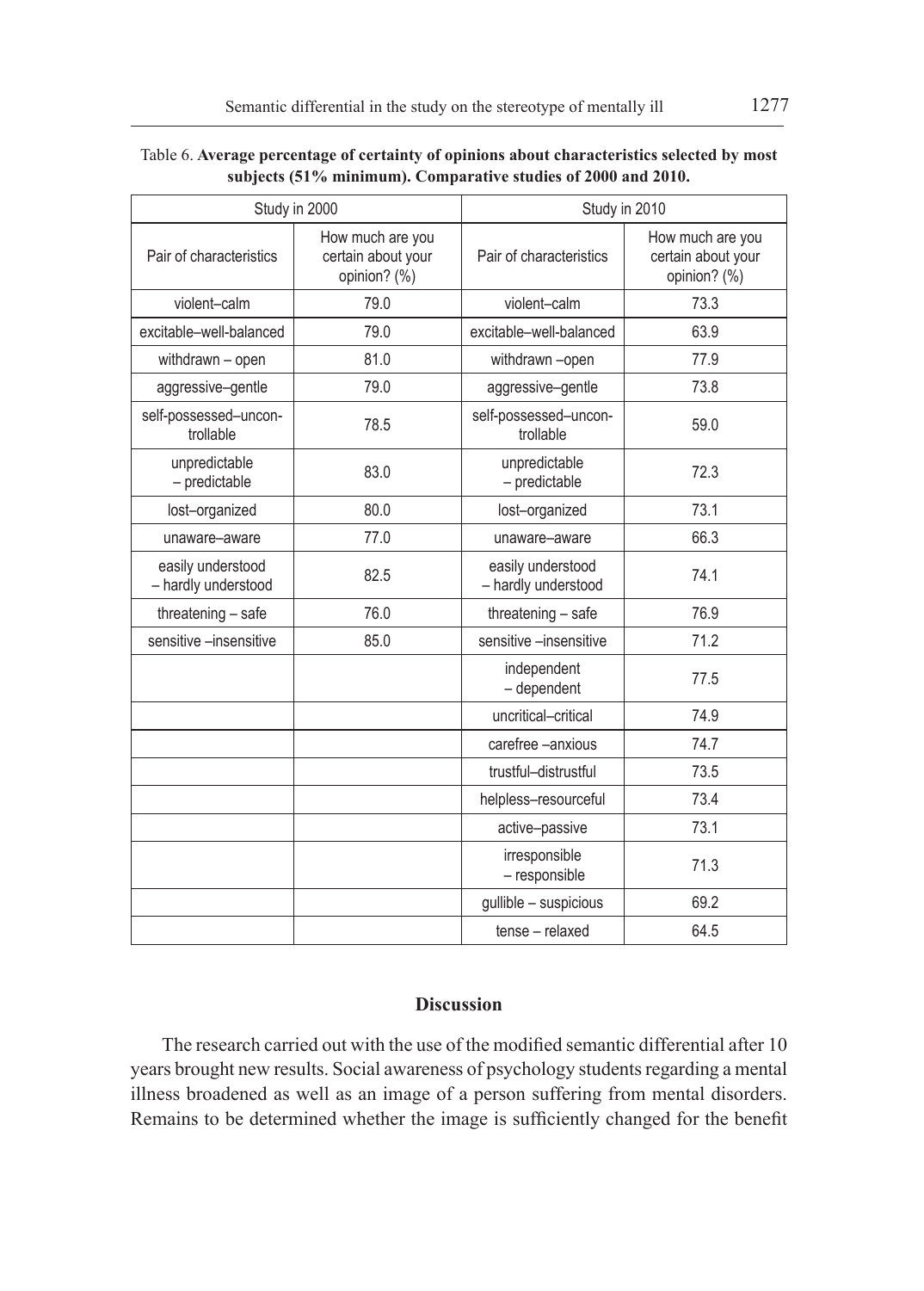of the patient. On this question the answer is negative. Still dominate the determination of the negative, emphasizing the difficulty in contact with patients.

It is worth stressing that changes in the image of the mentally ill perceived by subjects are connected to their deeper perception of behaviour beyond standard functioning. It manifests itself in the subjects' indicating such terms as: suspicion, distrust or an anxious person. Knowledge and awareness regarding problems of mentally ill people seems to be better after 10 years. Also the remaining but different terms that contribute to the image of a person who need help are richer (passive, dependent, uncritical, irresponsible, tense). There are no pejorative or derogatory determine.

Out of 30 pairs of the adjectives suggested, similar values were obtained in the second study in the case of the most rarely selected adjectives (less than 15%). Also here the subjects avoided evaluative adjectives such as: good–bad, friendly–unfriendly, honest–dishonest, pretty–ugly, hard-working–lazy or consistent–inconsistent.

Within the evaluativeness, the image obtained of a mentally ill person was quite consistent with respect to both an emotional tinge of the terms and their contents. The results indicate that an image of a mentally ill person has not improved, however the perception of it has deepened in respect of its complexity. Some coherence typical of people who wish to get to know a new world have been noticeable in the new terms. As it was mentioned in the paper 10 years ago, such a form of perception of the mentally ill may translate into a certain attitude towards them. This kind of conclusion is also suggested in the results obtained by Jennifer Boyd Ritsher's [9] and Nicolas Rüsch's [11] research team. The results obtained are supported by Polish social surveys conducted regularly by CBOS (the last one was conducted in 2012): "a favorable attitude to the mentally ill exists also among people living in the biggest cities with more than five hundred thousand inhabitants as well as respondents most involved in religious practices. Women have a friendlier attitude towards the mentally ill than men – they declare kindliness more often while indifference – less frequently. The attitude to the mentally ill depends also, to a certain extent, on one's mental condition and experiences with the mentally ill. Those respondents who personally know a mentally ill person as well as those worried about their own mental health tend to declare kindliness more often while indifference – less frequently" [12, 13].

It seems that regarding psychology students' awareness of mentally ill people one can be a cautious optimist and predict its expansion in the future. One can also hope that a certain tendency has been measured that will show growth in the future. It is worth mentioning that with the lapse of time there has been an improvement in the image of a mentally ill person with regard to their social perception and a certain improvement of knowledge.

According to the current CBOS report, over the years we could observe some improvement in knowledge and in the image of a mentally ill person, in the way such a person is perceived not only by students of psychology, but also by the public. "This year's measurement is another one that shows a significant improvement in the attitude towards the mentally ill – expressed in greater consent to the mentally ill performing various functions. Present social distance indicators are ones of the lowest in the entire period being analyzed" [12].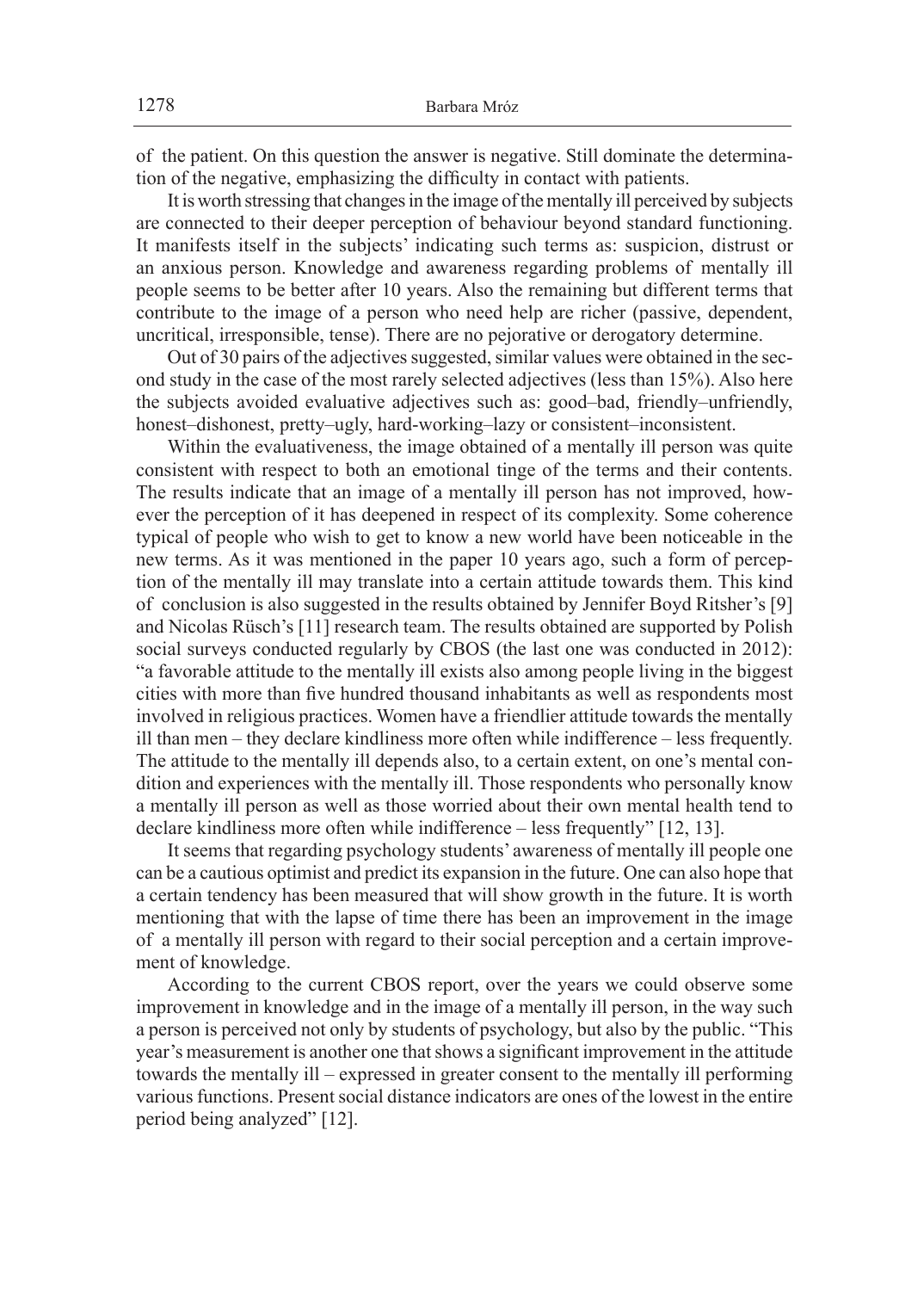This phenomenon also concerns other disorders [3]. It is hard to decide what the direct cause is. Apart from factors quoted by CBOS such as a big city, higher education or acquaintance with an ill person – greater attention and interest in the mentally ill could be caused by changes introduced to the university education. At the university where the research was conducted there were introduced the so-called curriculum paths in large measure connected with clinical psychology and secondly – more students from the university work as volunteers, among others, in mental hospitals. There are also various social educational campaigns that concern, for example, depression. However, to make those findings scientifically binding, we need to prove them in separate analyses.

Despite the fact that the majority of expressions used to describe the mentally ill are still negative, we should bear in mind conclusions made by Krajewski and his coworkers [6] concerning the relations between the biological age of the respondents, their education and a slighter tendency to think stereotypically about the mentally ill. The survey conducted at present among the psychology students supported those conclusions. Analogical findings have been reported by other researchers dealing with similar issues [9-11].

In the scope of adjective selection by at least 50% of the subjects researched, the result of the previous study are statistically different than the current one. It turns out that the number of the characteristics selected based on the average evaluation in 2010 is definitely higher. Therefore, if we applied a similar interpretation as before, it should be indicated that the degree of difficulty in relationships with mentally ill people has increased. Not only are they perceived as threatening, violent and unpredictable, but also as suspicious, uncritical and anxious. Like in previous categories, here the result is also different. It turns out that the number of characteristics selected based on the average evaluation after ten years is considerably higher. Apart from eleven characteristics included by the subjects in the previous report, the current group has additionally selected nine new characteristics. Therefore, if we applied a similar interpretation as before, it should be indicated that the degree of difficulty in relationships with mentally ill people has increased. Not only are they perceived as threatening, violent and unpredictable, but also as suspicious, uncritical and anxious. Does this change in the profile mean leaving the old stereotype behind? The answer is yes. Will this change have an ending similar to that of the TB patient stereotype described by Sontag? The answer is not yet [4].

The results of studies conducted ten years ago regarding the stereotype rigidity indicated that the degree of certainty in the selection of particular characteristics oscillated within an average calculated for all pairs and amounted to 80%. There were three pairs placed above this value: sensitive–insensitive (85%), unpredictable–predictable (83%) as well as easily understood–hardly understood (82.5%). Will the subjects have similar preferences after a decade? It seems that the results are quite surprising. If we take into consideration the same pairs of adjectives that were previously selected by the subjects, it will turn out that the average is significantly lower and amounts to 71,6%. The distribution of results is also flatter, and above the average value the same number of pairs have been placed: violent–calm (73.3%), withdrawn–open (77.9%),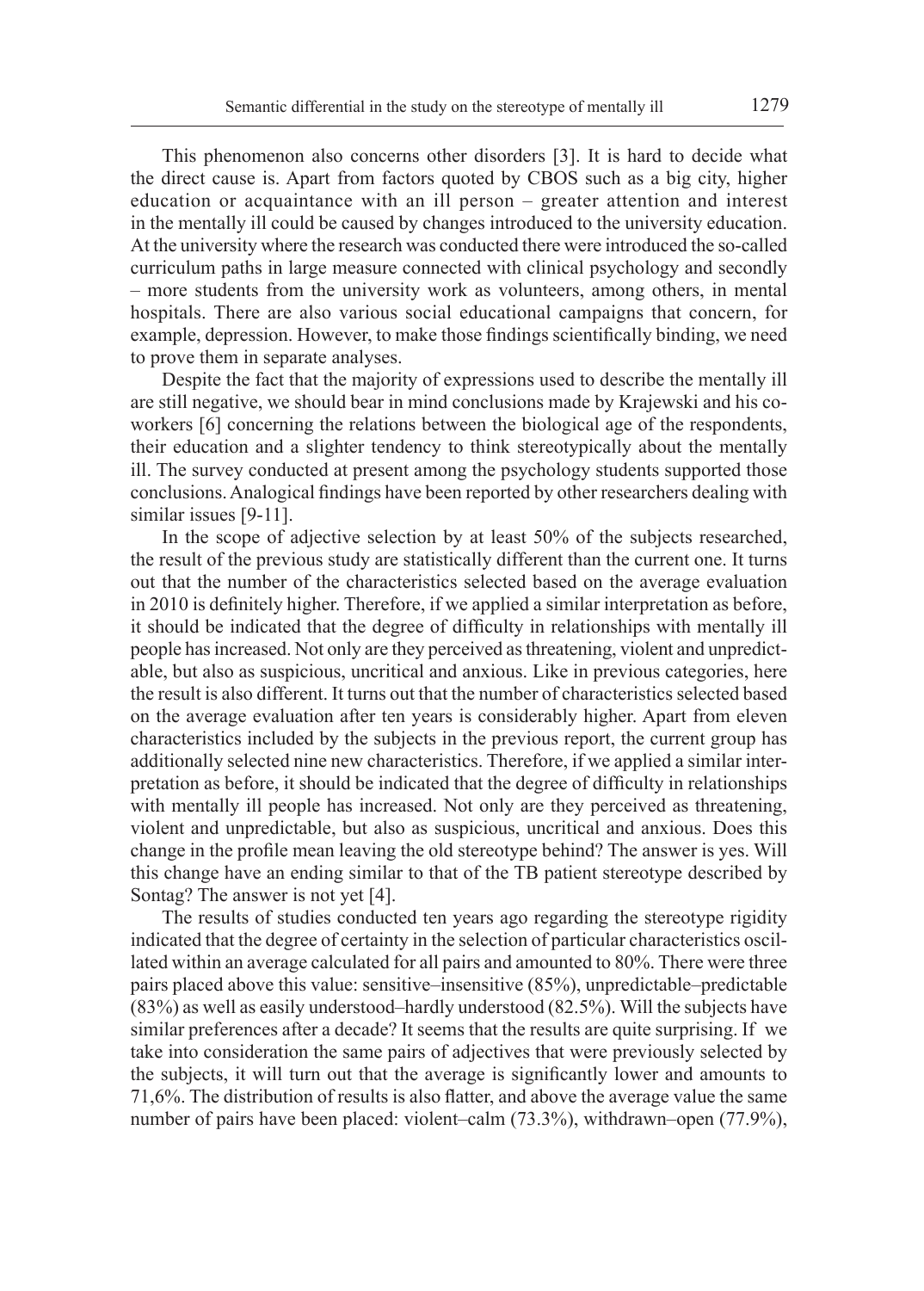aggressive–gentle (73.8%), unpredictable–predictable (72.3%), easily understood– hardly understood (76.9%), threatening–safe (71.2%). These results indicate a slight decrease in the stereotype of the mentally ill.

It is worth mentioning that the studies undertaken as well as those presented in the subject-matter literature contribute to the recognition of stereotype scales regarding the mentally ill and can also be the starting point for prophylaxis and formulation of social policy that prevents stereotyping of life [3, 8].

# **Conclusions**

- Osgood's modified semantic differential method applied in this study achieved the desired results in 2000 and ten years later. It should undertake such studies, since they are a kind of barometer of attitudes towards the mentally ill.
- The direct method presented through group labelling (mentally ill people) used in research of a social group (students) has turned out to be relevant and brought forth many new results. The analysis of socially stereotypical perception of phenomena or problems provides knowledge about the social, evaluative aspects and examines deeply the possibility of simplification or generalization of opinions. A group of psychology students study at present have broader awareness about the mentally ill and show more balanced opinions than their colleagues of ten years before. The reasons for the changes have not been subject to this diagnosis, although a thesis should be stated that the reasons for such results can be found both in ever more effective psychological education of students as well as in the changes of the social message (social advertisements).
- The same study conducted on a group of psychology students after ten years showed more complicated social perception of an ill person. The subjects stated with a lower certainty (71%) compared to the previous subjects (80%) that most mentally ill people have difficulties in both contact with others and with themselves. A broader perspective of perception of the mentally ill (twice as many additional categories) should be highlited, which confirmed by the decrease in stereotyping of this group.
- Analysis of evaluation of characteristics assigned to the mentally ill was an essential but an unchangeable aspect of the modified version of the semantic differential. This situation has not changed and the evaluation is still one-sidedly negative. Sensitivity, the only positive characteristic assigned to the ill, was similarly evaluated in the study a decade ago.
- The thesis postulated by Bąk that research performed by means direct methods may lead to results that are in accordance with current social norms (due to the fear of researcher's disapproval), seems to prove correct. The role of social advertisements mentioned before constituting some social support for mentally ill people, which has been noticeable in recent years, is a manifestation of this thesis.
- This study, despite some limitations, also gives suggestions for the future. It would be worth complementing similar analyses with quality methods allowing verifying more precisely the dependency between psychology students' perception of the mentally ill and the mentally ill people's real perception of themselves as well.